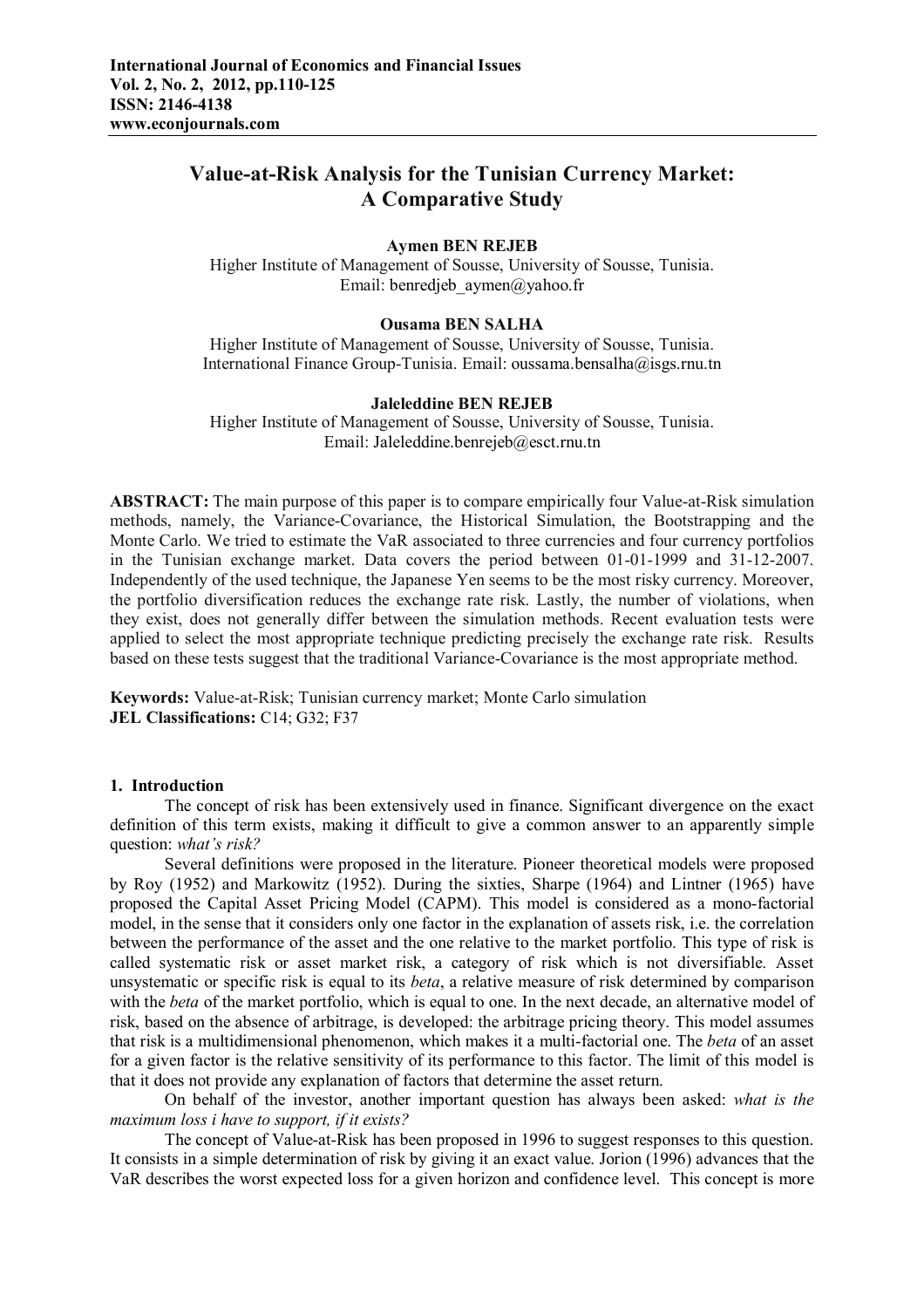and more used in the financial institutions management. The Value-at-Risk is generally employed to evaluate the asymmetric risk, such as that associated with options, which cannot be calculated by the standard errors or *the beta*. Thus, this approach is considered as a source of innovation, due to the development of various related methods, such as the Historical Simulation, the Variance Covariance, the Monte Carlo simulation, the expansion of Cornish-Fisher, the Cluster method and other complementary techniques (the extreme values theory and the stress-testing).

However, the existence of several methods for calculating the VaR makes it difficult to select the most appropriate one predicting the risk associated with a particular financial asset or financial assets portfolio. In this paper, we search to fill this gap, by comparing empirically various risk measurement models, namely, the Historical Simulation, the Variance-Covariance, the Bootstrapping and the Monte Carlo simulation. On the other hand, we will use some validation tests, to select the best technique which predicts the foreign exchange risk in the Tunisian exchange market. The originality of this paper resides in the application of the Bootstrapping and the Monte Carlo simulations. In the best of our knowledge, there has been no prior attempt to test the application of these techniques to estimate the Value-at-Risk for currencies or currency portfolios in the Tunisian exchange market. Using data from the Tunisian exchange market, we will calculate the Value-at-Risk associated to the main three currencies in the economy (US Dollar, Euro and Japanese Yen), as well as to a currency portfolio composed of two currencies or more. In addition to measuring the VaR, we will try to test the effectiveness of the different estimation methods by comparing the VaR output with the real gain and loss in the first step and by applying the back testing technique later.

The remainder of this paper is structured as follows: section 2 provides a brief overview of both data and different techniques we will use in the empirical investigation. Empirical results and discussion will be presented in the section 3. Section 4 concludes the paper.

#### **2. Research Methodology and Data**

The VaR estimation is based on two essential elements, namely, the confidence level and the window of observations. In our study, we will retain three confidence levels: 95%, 97.5% and 99% and a rolling window of 250 observations (one financial year or 250 days). As mentioned previously, the Variance-Covariance, the Historical Simulation, the Bootstrapping and the Monte Carlo simulation will be used to calculate the VaR associated to currencies and currency portfolios. Prior to start our empirical investigation, a brief discussion of these different techniques is required.

In general, the calculation of the Value-at-Risk can be performed if some assumptions are verified. The first one is associated with the normality of the returns distribution. The second one consists in the stationarity of the return. The calculation of the VaR using the Variance-Covariance essentially requires the estimation of volatility through the Generalized Autoregressive Conditional Heterocedasticity process (GARCH (p,q)), the Exponentially Weighted Moving Average (EWMA), the I-GARCH (p,q) or the Equally Weighted Moving Average process. In our study, the GARCH (1,1) model will be used, allowing us to predict the conditional variance of profit and loss distribution (Engle, 2001). It assumes that returns are distributed according to a normal distribution, which will be identified through the knowledge of its average (the return average) and its variance (the return standard deviation). Value-at-Risk is then deducted from this distribution, through the assumptions about the conditional distribution of returns. Distributions are generally those of Gauss or Student. To forecast the Value-at-Risk using the GARCH model, we proceed according to the following steps:

- i. Formulating the hypothesis of the conditional distribution of returns. We assume that returns follow the Gauss's law;
- ii. Estimating the GARCH parameters over the period, ranging from 1 to T, using the Maximum Likelihood method;
- iii. Predicting the conditional variance based on the estimated GARCH (1,1); and
- iv. Deducting from (i) and (iii) the forecasted profit and loss conditional distribution fractile, valid for the date  $T + 1$ , i.e. the Value-at-Risk.

Various empirical studies have shown that the GARCH (1,1) is the best method to predict the volatility of financial series. Among others, Alexander (1996) used the GARCH (1,1) on equity and currency assets for the period of one year. Sarma *et al. (2*001) applied this model to the estimation of S&P500 and NSE-50 indexes volatility. Recently, the GARCH (1,1) was applied by Bredin and Hyde (2004) to estimate the volatility of currency portfolios.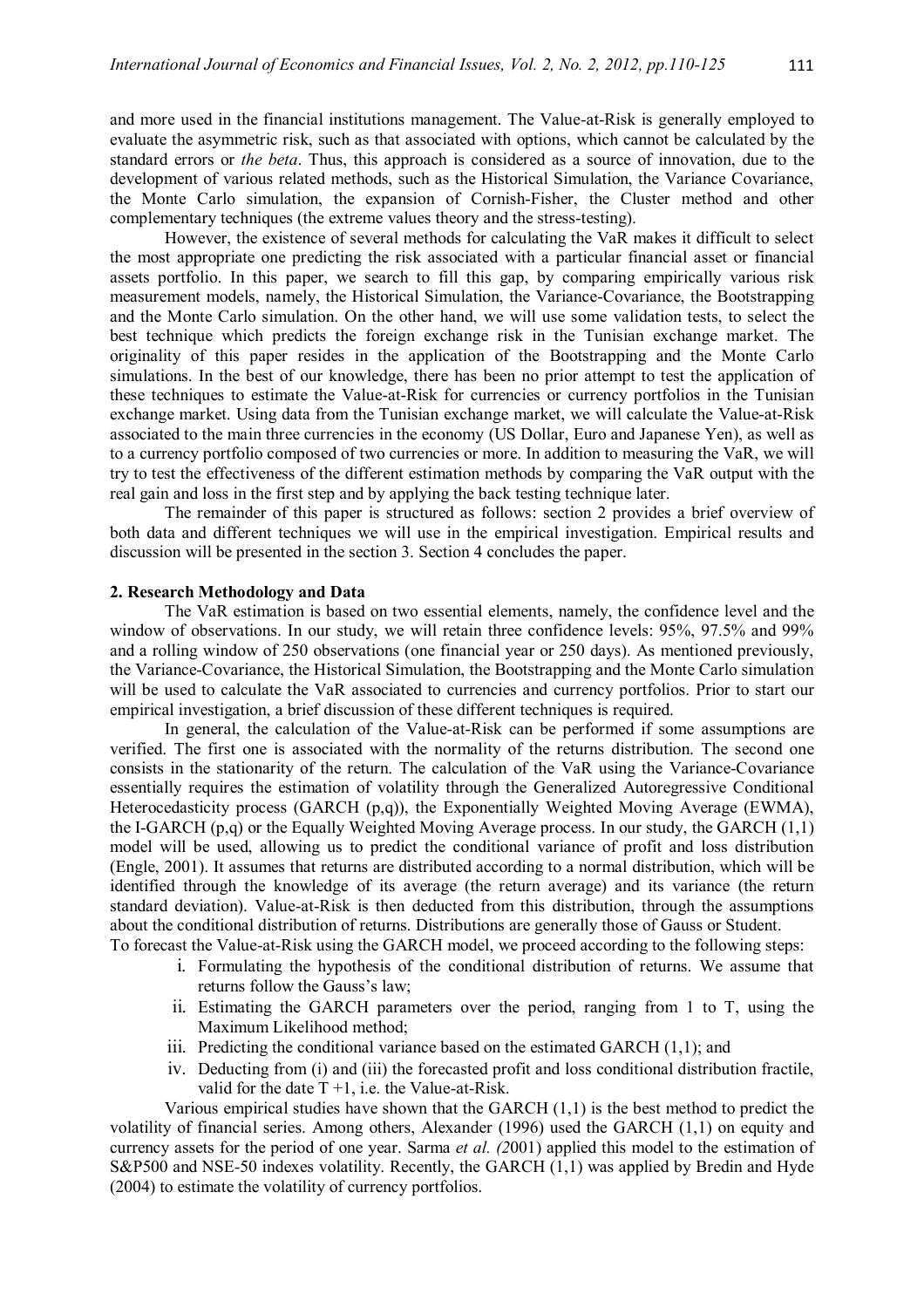The second method used in this study is the Historical Simulation. It calculates the VaR on the basis of historical behaviors of the asset and the asset portfolio. This method avoids making restrictive assumptions. However, the application of the Historical Simulation needs large data to make precise estimates of the risk. The ability to consider only events that appear in the observed time series is considered as the second limitation of this technique. In fact, this method is based on the assumption that past return may be reproduced in the future. It proceeds by classifying the daily historical returns in ascending order to identify, depending on the chosen confidence level, the maximum loss over the previous period. The Value-at-Risk corresponds to the empirical fractiles of past returns. For example, for a sample of 250 return historical observations and a confidence level of 95%, the VaR is given by the value of output corresponding to the 13<sup>th</sup> highest loss, obtained by multiplying 250 days by 5%, i.e.  $250 \times 0.05 = 13$ .

Given the shortcomings and limitations of the Historical Simulation, the Bootstrapping is proposed to improve it, by estimating the VaR based on data simulated by Bootstrap. It consists in resampling with replacement of return historical data. The final technique we have the intention to use is the Monte Carlo simulation. This technique allows us to generate returns in a random way and to deduct the profit and loss distribution used for the fractals estimation. Indeed, when we obtain the average and the standard deviation of returns, we can make random selection. One can note that modeling in finance generally used normal random variables. In the case of this method, the VaR is determined using the same way as for the Historical Simulation's VaR, but based on simulated sample. The disadvantage of this method consists in the number of selection, which increases with the standard deviation of the simulated distribution.

In this paper, we will use daily data on exchange rate to estimate the VaR of a currency or a currency portfolio. To do this, we will calculate the VaR associated with each one of three foreign exchange rates: Tunisian Dinar/Euro, Tunisian Dinar/US Dollar and Tunisian Dinar/Japanese Yen. In the second step, we will calculate the VaR for different currency portfolios composed by, at least, two currencies. Finally, some validation tests will be performed.

#### **3. Empirical Results and Discussion**

# *3.1. Value-at-Risk associated to international currencies*

We begin by estimating the Value-at-risk for the following exchange rates: the TND/US Dollar, the TND/Euro and the TND/Japanese Yen, using the Variance-Covariance. As mentioned previously, we assume that the GARCH  $(1,1)$  is the most appropriate model predicting the conditional volatility of financial assets. The estimation of GARCH (1,1) model was conducted using the Maximum Likelihood procedure. Daily data concerning the US Dollar, the Euro and the Japanese Yen returns, covering the period 01-01-1999 to 31-12-2007, were used. Results from the GARCH (1,1) estimation are presented in the table I.

| Exchange        | Constant           |         | Squared residuals $(-1)$ GARCH $(-1)$ Log Likelihood |         |       |                |         |  |
|-----------------|--------------------|---------|------------------------------------------------------|---------|-------|----------------|---------|--|
| rate            | Coeff. $(10^{-6})$ | p-value | Coeff.                                               | p-value |       | Coeff. p-value |         |  |
| <b>TND/USS</b>  | 0.122              | 0.011   | 0.0317                                               | 0.000   | 0.963 | 0.000          | 9084.6  |  |
| <b>TND/Euro</b> | 0.039              | 0.010   | 0.0314                                               | 0.000   | 0.962 | 0.000          | 10478.8 |  |
| <b>TND/Yen</b>  | 1.060              | 0.000   | 0.0688                                               | 0.000   | 0.920 | 0.000          | 751899  |  |

**Table 1. Conditional volatility estimation using the GARCH (1,1) model**

At a first glance, one can note that all parameters are statistically significant at 1% level. To get more in-depth idea about the magnitude of the volatility of each currency, we reproduce in the figure 1 the estimated values of the conditional variance. It was determined using the equation of the conditional variance, written as follows:

$$
\hat{\sigma}_t^2 = \hat{\alpha}_0 + \hat{\alpha}_1 \hat{\epsilon}_{t-1}^2 + \hat{\beta}_1 \hat{\sigma}_{t-1}^2
$$
 (1)

As shown in the figure 1, the most volatile currency is the Japanese Yen, which will induce, as we will see later, the highest Value-at-Risk.

In general, the Value-at Risk, for a currency, is given by:

$$
VaR_t = \alpha \times \sigma_t \tag{2}
$$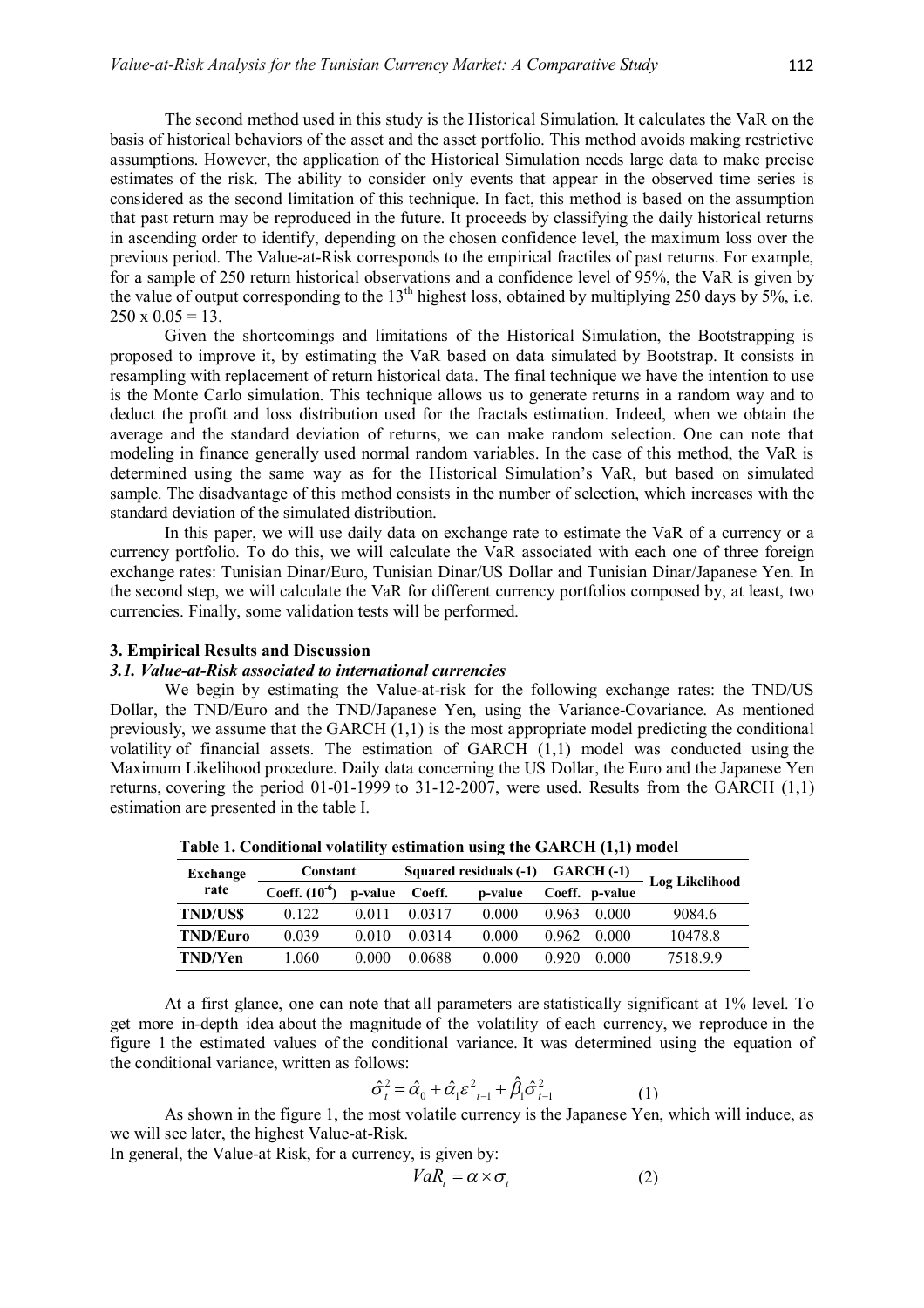Where  $\sigma_t$  represents the currency conditional volatility, obtained from the GARCH (1,1) model,  $\alpha$ depends on the confidence level.



**Figure 1. Adjusted volatility using the GARCH (1,1) model**

Table 2 summarizes the estimation of the Value-at-Risk for three different currencies, using the mentioned methods. According to this table, one can note that the various VaR simulations have all negative signs, since they represent losses on currencies detention. The analysis of the Value-at-Risk will be carried out for these amounts, but in absolute values. At the same time, under the normality assumption, the VaR estimation depends significantly on the confidence level (95%, 97.5% or 99%). The confidence levels allow us to control for the probability that the investor will obtain a return higher or equal to the Value-at-Risk. A VaR, calculated for a confidence level of 95% ( $\alpha$  =5%), will be equal to  $1.65<sup>1</sup> \sigma_t$ , i.e. there is a probability of 95% that the asset return will be, at least, equal to  $-1.65\sigma_t$  in the end of the period. The VaR, defined for 99% confidence level ( $\alpha = 1\%$ ) and 97.5% ( $\alpha$  $=$  2.5%), will be equal, respectively, to -2.33  $\sigma_t$  and -1.96  $\sigma_t$ . One can notice that the VaR rises with the increase in the confidence level. This is perfectly consistent, because as the confidence level increases, it will bring closer to the 100% level, which represents the total loss. In general, if the confidence level is high, the VaR rank will be less and thus the VaR becomes higher. These findings confirm results of previous works, such as the one by Hendricks (1996), in which he realized an in-depth study on the performance of different VaR models in estimating the risk associated to currency portfolio. The Value-at-Risk was calculated using different approaches (the Historical Simulation, the Equally Weighted Moving Average and the Exponentially Weighted Moving Average) and for different confidence levels (95% and 99%). Empirical results reveal the existence of positive relationship between the estimated VaR and the confidence level. The author concludes that the choice of the latter extremely affects the performance of the VaR.

In our case, using the Variance-Covariance technique for a confidence level of 95%, the Japanese Yen seems to be the most risky currency, while the Euro is considered as the less risky one. The US Dollar is found in an intermediary position. These remarks still true, even when we change the confidence level and the time horizon. With regard to Historical Simulation, we can note that, for a 95% confidence level, the highest daily loss at January  $1<sup>st</sup>$ , 2008 cannot exceed 1.82% for the Japanese Yen, 0.49% for the US Dollar and 0.26% for the Euro. Indeed, the Euro is less risky than the Dollar. The Japanese Yen is the riskiest currency.

1

 $11.65$  is the tabulated value of normal law at 95% confidence level.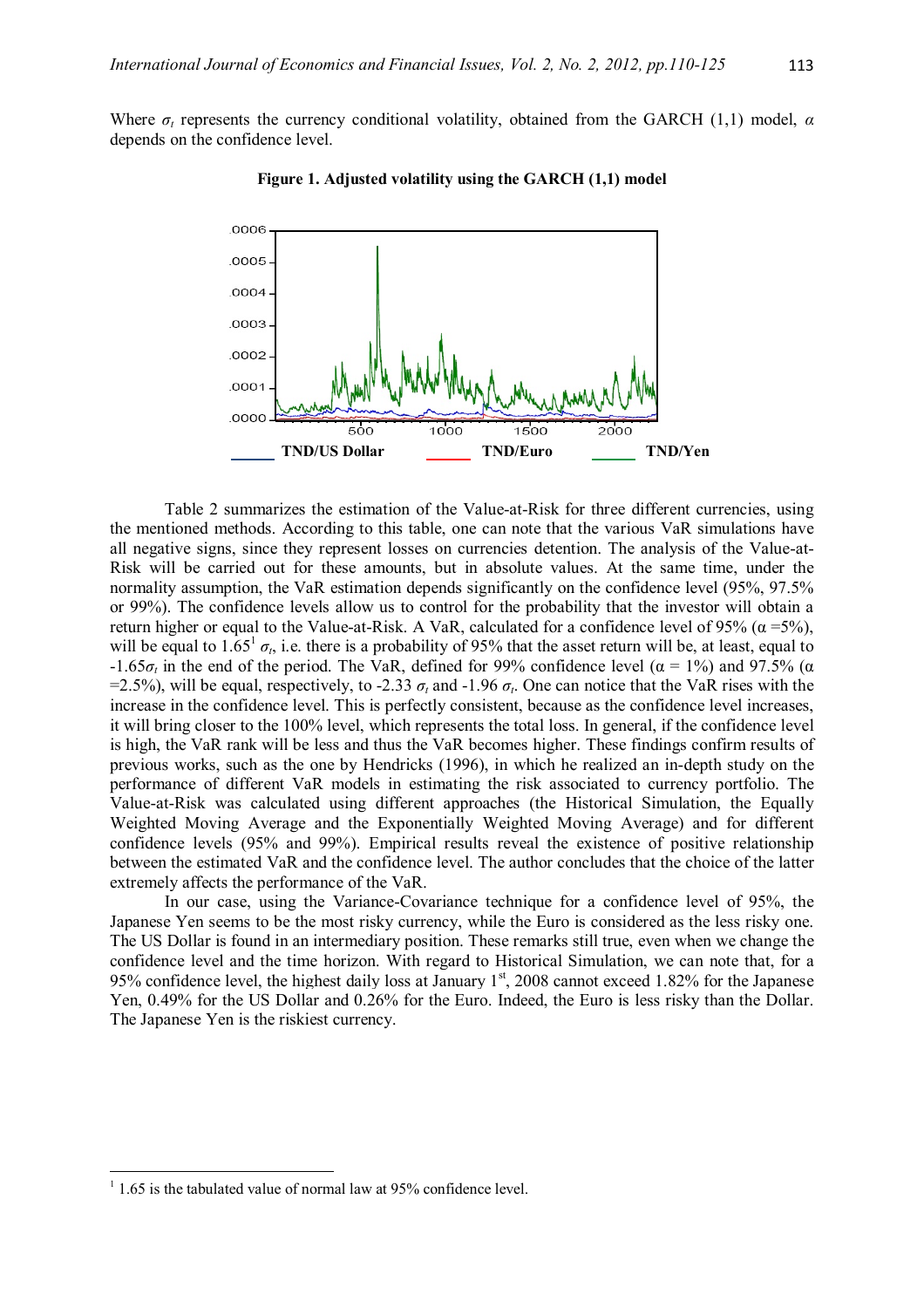|      | <b>TND/US Dollar</b> |           |           | <b>TND/Euro</b>              |           |           | TND/Yen   |           |           |
|------|----------------------|-----------|-----------|------------------------------|-----------|-----------|-----------|-----------|-----------|
| year | 99 %                 | 97.5%     | 95 %      | 99 %                         | 97.5%     | 95 %      | 99 %      | 97.5%     | 95 %      |
|      |                      |           |           | Variance-Covariance          |           |           |           |           |           |
| 2000 | $-0,0105$            | $-0,0088$ | $-0,0074$ | $-0,0060$                    | $-0,0050$ | $-0,0042$ | $-0,0129$ | $-0,0108$ | $-0,0091$ |
| 2001 | $-0,0120$            | $-0,0101$ | $-0,0085$ | $-0,0072$                    | $-0,0061$ | $-0,0051$ | $-0,0221$ | $-0,0186$ | $-0,0157$ |
| 2002 | $-0,0097$            | $-0,0082$ | $-0,0069$ | $-0,0057$                    | $-0,0048$ | $-0,004$  | $-0,0331$ | $-0,0278$ | $-0,0234$ |
| 2003 | $-0,0094$            | $-0,0079$ | $-0,0066$ | $-0,0045$                    | $-0,0038$ | $-0,0032$ | $-0,0286$ | $-0,0241$ | $-0,0203$ |
| 2004 | $-0,0153$            | $-0,0128$ | $-0,0108$ | $-0,0084$                    | $-0,0070$ | $-0,0059$ | $-0,0156$ | $-0,0132$ | $-0,0111$ |
| 2005 | $-0,0089$            | $-0,0075$ | $-0,0063$ | $-0,0047$                    | $-0,0040$ | $-0,0033$ | $-0,0214$ | $-0,018$  | $-0,0151$ |
| 2006 | $-0,0105$            | $-0,0089$ | $-0,0075$ | $-0,0053$                    | $-0,0045$ | $-0,0038$ | $-0,0180$ | $-0,0151$ | $-0,0127$ |
| 2007 | $-0,0078$            | $-0,0066$ | $-0,0055$ | $-0,0041$                    | $-0,0035$ | $-0,0029$ | $-0,0252$ | $-0,0212$ | $-0,0179$ |
| 2008 | $-0,0102$            | $-0,0086$ | $-0,0072$ | $-0,0046$                    | $-0,0038$ | $-0,0032$ | $-0,0152$ | $-0,0128$ | $-0,0108$ |
|      |                      |           |           | <b>Historical Simulation</b> |           |           |           |           |           |
| 2000 | $-0.0105$            | $-0.0076$ | $-0.0063$ | $-0.0057$                    | $-0.0049$ | $-0.0044$ | $-0.0106$ | $-0.0088$ | $-0.0078$ |
| 2001 | $-0.0122$            | $-0.0112$ | $-0.0093$ | $-0.0093$                    | $-0.0059$ | $-0.0049$ | $-0.0231$ | $-0.0202$ | $-0.0137$ |
| 2002 | $-0.0111$            | $-0.0094$ | $-0.0077$ | $-0.0054$                    | $-0.0044$ | $-0.0039$ | $-0.0492$ | $-0.0283$ | $-0.0198$ |
| 2003 | $-0.0108$            | $-0.0076$ | $-0.0063$ | $-0.0061$                    | $-0.0048$ | $-0.0043$ | $-0.0296$ | $-0.0249$ | $-0.0172$ |
| 2004 | $-0.0108$            | $-0.0086$ | $-0.0078$ | $-0.0076$                    | $-0.0051$ | $-0.0044$ | $-0.0257$ | $-0.0178$ | $-0.0172$ |
| 2005 | $-0.0115$            | $-0.0088$ | $-0.0072$ | $-0.0055$                    | $-0.0044$ | $-0.0038$ | $-0.0173$ | $-0.0172$ | $-0.0169$ |
| 2006 | $-0.0093$            | $-0.0079$ | $-0.0071$ | $-0.0048$                    | $-0.0045$ | $-0.0034$ | $-0.0117$ | $-0.0088$ | $-0.0086$ |
| 2007 | $-0.0081$            | $-0.0061$ | $-0.0053$ | $-0.0047$                    | $-0.0040$ | $-0.0033$ | $-0.0183$ | $-0.0177$ | $-0.0172$ |
| 2008 | $-0.0081$            | $-0.0064$ | $-0.0048$ | $-0.0042$                    | $-0.0035$ | $-0.0025$ | $-0.0192$ | $-0.0186$ | $-0.0181$ |
|      |                      |           |           | <b>Bootstrapping</b>         |           |           |           |           |           |
| 2000 | $-0,0104$            | $-0,0086$ | $-0,0069$ | $-0,0055$                    | $-0,0047$ | $-0,0039$ | $-0,0236$ | $-0,0184$ | $-0,0144$ |
| 2001 | $-0,0107$            | $-0,0084$ | $-0,0068$ | $-0,0055$                    | $-0,0046$ | $-0,0038$ | $-0,0217$ | $-0,0179$ | $-0,0155$ |
| 2002 | $-0,0110$            | $-0,0091$ | $-0,0074$ | $-0,0580$                    | $-0,0048$ | $-0,0040$ | $-0,0215$ | $-0,0174$ | $-0,0136$ |
| 2003 | $-0,0110$            | $-0,0085$ | $-0,0070$ | $-0,0057$                    | $-0,0047$ | $-0,0041$ | $-0,0228$ | $-0,0185$ | $-0,0156$ |
| 2004 | $-0,0113$            | $-0,0088$ | $-0,0071$ | $-0,0054$                    | $-0,0047$ | $-0,0040$ | $-0,0213$ | $-0,0178$ | $-0,0159$ |
| 2005 | $-0,0110$            | $-0,0087$ | $-0,0071$ | $-0,0060$                    | $-0,0047$ | $-0,0039$ | $-0,0229$ | $-0,0178$ | $-0,0160$ |
| 2006 | $-0,0107$            | $-0,0084$ | $-0,0071$ | $-0,0062$                    | $-0,0048$ | $-0,0040$ | $-0,0214$ | $-0,0177$ | $-0,0145$ |
| 2007 | $-0,0104$            | $-0,0090$ | $-0,0071$ | $-0,0057$                    | $-0,0047$ | $-0,0039$ | $-0,0222$ | $-0,0183$ | $-0,0157$ |
| 2008 | $-0,0104$            | $-0,0085$ | $-0,0070$ | $-0,0059$                    | $-0,0047$ | $-0,0040$ | $-0,0216$ | $-0,0178$ | $-0,0148$ |
|      |                      |           |           | <b>Monte Carlo</b>           |           |           |           |           |           |
| 2000 | $-0,0118$            | $-0,0096$ | $-0,0079$ | $-0,0064$                    | $-0,0052$ | $-0,0043$ | $-0,0245$ | $-0,0199$ | $-0,0163$ |
| 2001 | $-0,0098$            | $-0,0086$ | $-0,0073$ | $-0,0053$                    | $-0,0047$ | $-0,0040$ | $-0,0203$ | $-0,0177$ | $-0,0152$ |
| 2002 | $-0,0106$            | $-0,0082$ | $-0,0078$ | $-0,0058$                    | $-0,0045$ | $-0,0042$ | $-0,0220$ | $-0,0169$ | $-0,0161$ |
| 2003 | $-0,0106$            | $-0,0084$ | $-0,0077$ | $-0,0058$                    | $-0,0046$ | $-0,0042$ | $-0,0219$ | $-0,0174$ | $-0,0160$ |
| 2004 | $-0,0088$            | $-0,0079$ | $-0,0070$ | $-0,0048$                    | $-0,0043$ | $-0,0038$ | $-0,0182$ | $-0,0164$ | $-0,0146$ |
| 2005 | $-0,0095$            | $-0,0087$ | $-0,0077$ | $-0,0052$                    | $-0,0047$ | $-0,0042$ | $-0,0197$ | $-0,0180$ | $-0,0160$ |
| 2006 | $-0,0094$            | $-0,0073$ | $-0,0062$ | $-0,0051$                    | $-0,0040$ | $-0,0034$ | $-0,0195$ | $-0,0150$ | $-0,0128$ |
| 2007 | $-0,0094$            | $-0,0084$ | $-0,0076$ | $-0,0051$                    | $-0,0046$ | $-0,0042$ | $-0,0195$ | $-0,0174$ | $-0,0157$ |
| 2008 | $-0,0087$            | $-0,0082$ | $-0,0078$ | $-0,0047$                    | $-0,0045$ | $-0,0042$ | $-0,0180$ | $-0,0170$ | $-0,0161$ |

**Table 2. Value-at-Risk estimation for three currencies using different approaches**

The next technique we have used is considered as an improved version of the Historical Simulation. In fact, the application of the Bootstrapping allows us to create 50 samples of simulated returns, where each observation is obtained by random selection from the original sample of 2248 observations. Each new sample obtained by this procedure allows us to get an estimated VaR by the Historical Simulation. The estimates average, based on resampling the initial sample, represents the global VaR. Applying this procedure on a sample composed by three different currencies gives us the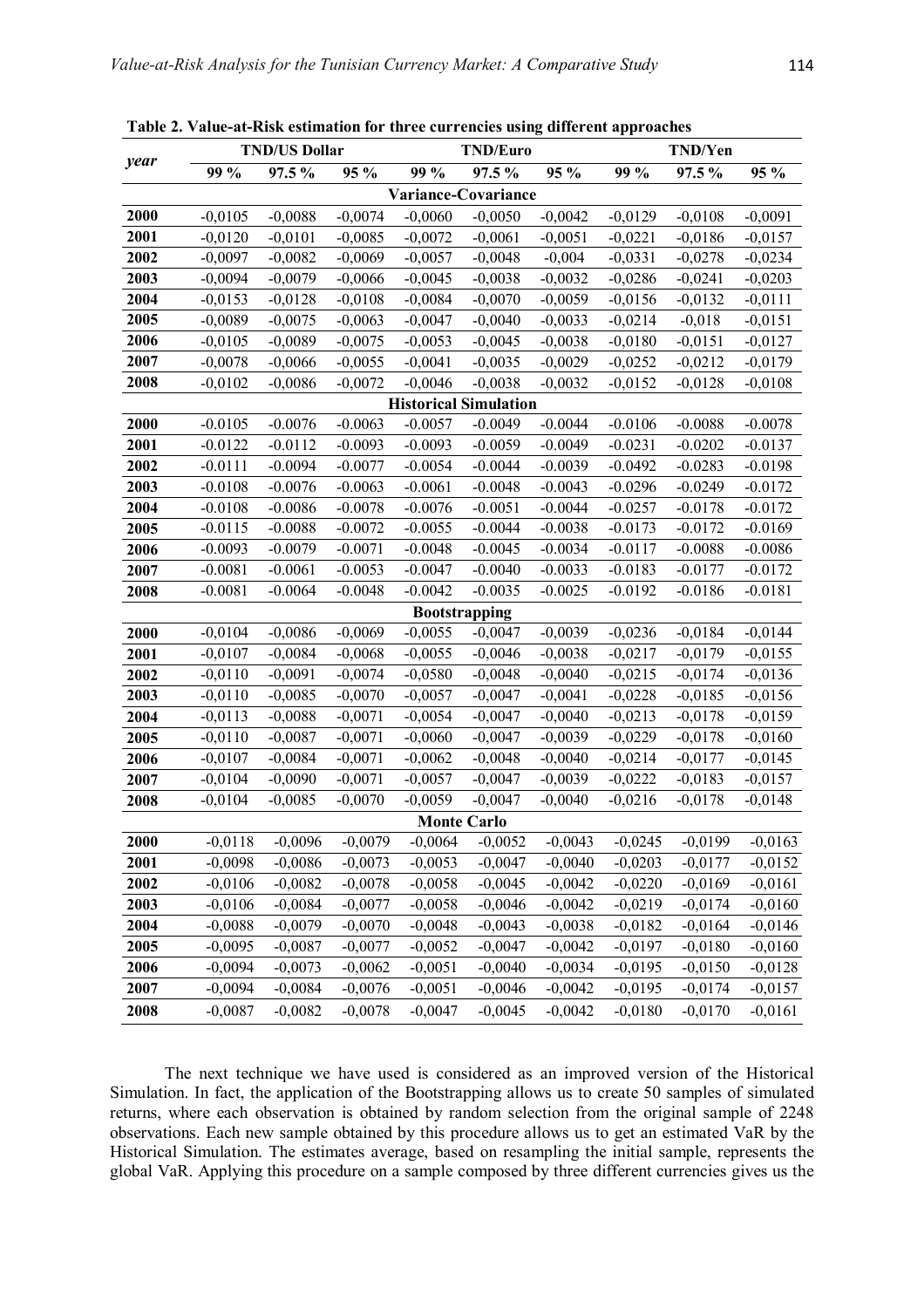estimated Value-at-Risk. Results using the Bootstrapping technique are presented in the table II. The Japanese Yen remains, by far, the riskiest currency, independently of the confidence level and the time horizon. Monte Carlo simulation represents the last and most sophisticated technique used in the VaR estimation. By exploiting the return historical data, we will calculate the average and the standard deviation for each currency. Using these elements, we simulate the returns by doing random selection. Thus, based on the following procedure, Monte Carlo simulations of daily returns observed between 01/01/1999 and 31/12/2007 are presented in the table 3.

| Table 5. Avel age and standard errors of daily returns (01/01/1777 - 31/12/2007) |                 |                           |  |  |  |
|----------------------------------------------------------------------------------|-----------------|---------------------------|--|--|--|
|                                                                                  | Average $(\% )$ | <b>Standard Error</b> (%) |  |  |  |
| <b>US Dollar</b>                                                                 | $-0.00461$      | 0.4386                    |  |  |  |
| Euro                                                                             | $-0.01470$      | 0.2337                    |  |  |  |
| Yen                                                                              | $-0.00998$      | 0.9051                    |  |  |  |

**Table 3. Average and standard errors of daily returns (01/01/1999 - 31/12/2007)**

The figure 2 presents the simulated return for each currency, using the Monte Carlo method.



 **Figure 2. Monte Carlo simulation of exchange rates daily returns (2250 selections)**

Figure 3 describes the cumulative distribution of simulated returns. We notice here that the stiffest slope of the cumulative distribution functions is the one relative to the Euro, which has the weakest standard deviation. On the other side, the weakest slope is observed for the Japanese Yen whose standard deviation is the highest.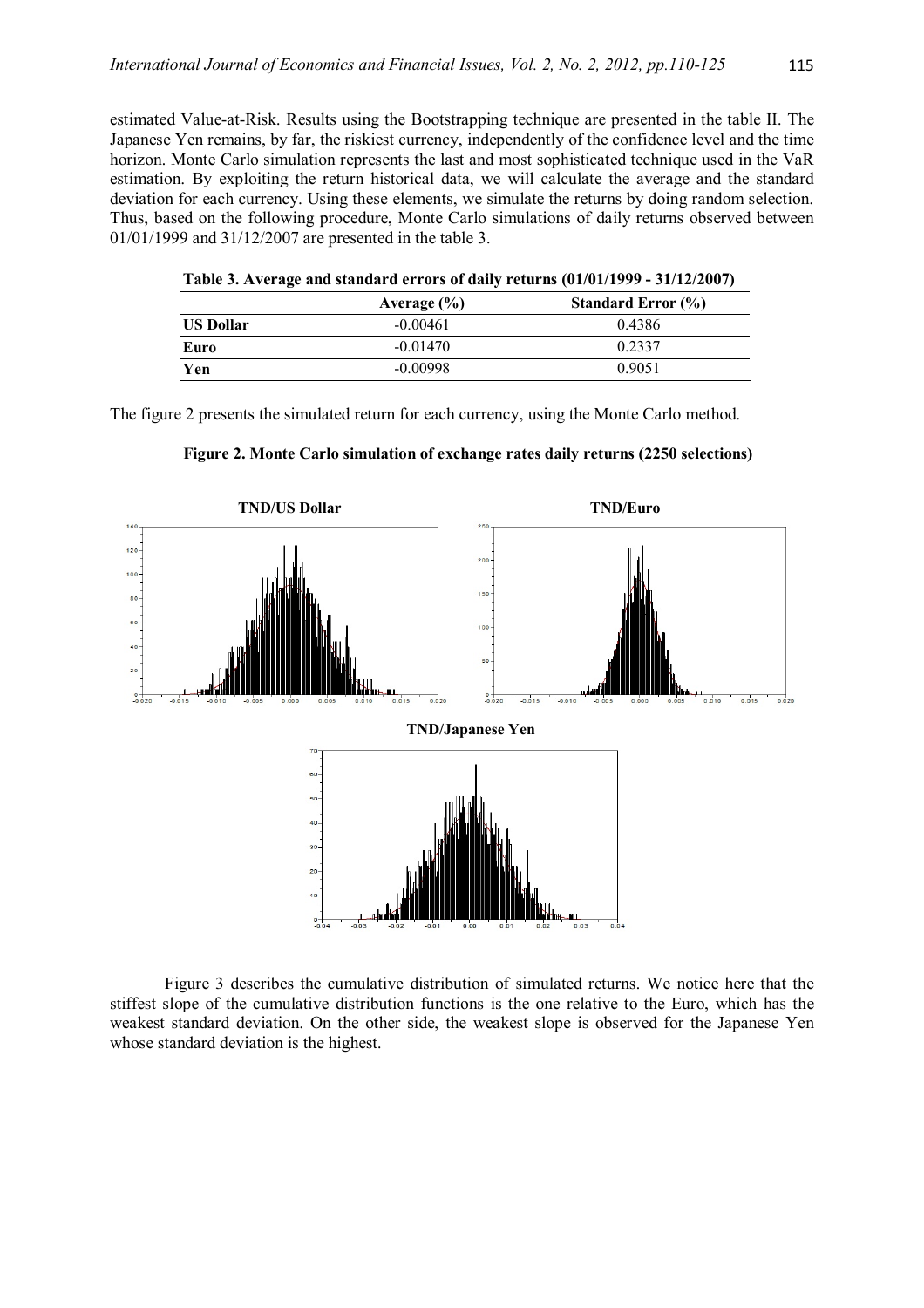

**Figure 3. Cumulative distribution of simulated returns using the Monte Carlo method**

Once the daily returns of different exchange rates are calculated, we proceed to the calculation of the VaR relative to the Monte Carlo method. We will use the same methodology such as the Historical Simulation. Results, presented in table II, confirm the ones found using the previous techniques. In fact, we conclude that the relationship between the confidence level and the Value-at-Risk is positive. In the same way, the Euro seems to be the least risky currency, while the Japanese Yen is found to be the riskiest one.

#### *3.2. Value-at-Risk associated to international currency portfolios*

In this stage of the study, we will focus on the estimation of the Value-at-risk for different currency portfolios. As in the previous section, we consider three international currencies, i.e. the US Dollar, the Euro and The Japanese Yen. These currencies are the most commonly used in the Tunisian foreign transactions. So, the VaR will be calculated for four different portfolios, i.e. the Euro/US Dollar, the Euro/Japanese Yen, the US Dollar/Japanese Yen and the US Dollar/Euro/Japanese Yen. Recall that the techniques are the same we have used in the previous section. For a given observation window, portfolio return will be determined using the following equation:

$$
R_{PF} = \sum_{i=1}^{N} W_i R_i \tag{3}
$$

Where  $R_{PF}$  is the portfolio return,  $R_i$  is the return associated to a currency *i*, *N* is the number of currencies in the portfolio,  $W_i$  is the weight associated to the currency *i*. As we can observe, the portfolio return is function of the weights assigned to the currency *i* and of its return. By referring to Cassidy and Gizky (1997),  $W_i$  is determined from the value of the exchange rate relative to the currency *i* in the last day of the historical observations. Accordingly, we will calculate the VaR relative to each currency portfolio at the first day of each year, by using a rolling window of 250 observations. Three confidence levels will be considered, namely 95%, 97,5% and 99%. With regard to the choice of the window of observations, we referred to the paper of Hendricks (1996), which stipulates that a window of 125 days is adequate to capture the short-run market movements, and that a window of 1250 days allows to obtain more precise VaR. Consequently, we choose to estimate the VaR based on an intermediate rolling window of 250 days. Value-at-Risk simulation results are presented in the table 4.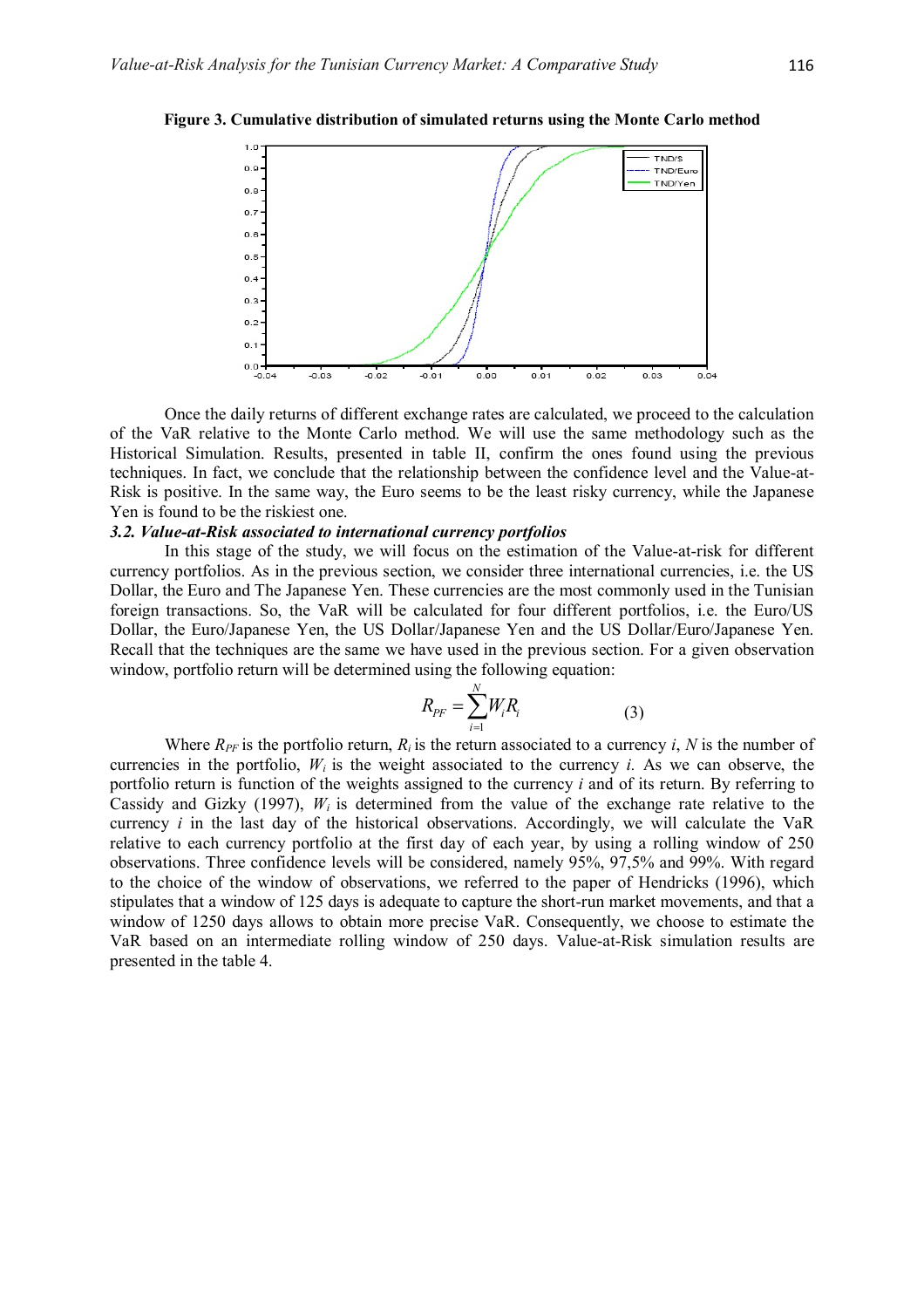|      | <b>US Dollar/Euro</b> |                                                                       | <b>US Dollar/Yen</b> |                     | Euro/Yen                                                                        |                               |           | <b>US Dollar/Euro/Yen</b> |                     |                     |                                                   |           |
|------|-----------------------|-----------------------------------------------------------------------|----------------------|---------------------|---------------------------------------------------------------------------------|-------------------------------|-----------|---------------------------|---------------------|---------------------|---------------------------------------------------|-----------|
| year | 99%                   | 97.5%                                                                 | 95%                  | 99 %                | 97.5%                                                                           | 95%                           | 99 %      | 97.5%                     | 95 %                | 99%                 | 97.5%                                             | 95%       |
|      |                       |                                                                       |                      |                     | <b>Variance-Covariance</b>                                                      |                               |           |                           |                     |                     |                                                   |           |
| 2000 | $-0,0044$             | $-0.0037$                                                             | $-0,0031$            | $-0,0064$           | $-0,0053$                                                                       | $-0,0045$                     | $-0,0083$ |                           | $-0,0070$ $-0,0059$ | $-0.0045$           | $-0.0038$                                         | $-0.0032$ |
| 2001 | $-0,0057$             | $-0,0048$                                                             | $-0,0041$            | $-0.0153$           | $-0,0129$                                                                       | $-0,0109$                     | $-0,0146$ | $-0,0123$                 | $-0,0104$           | $-0,0116$           | $-0.0098$                                         | $-0,0082$ |
| 2002 | $-0.0048$             | $-0.0041$                                                             | $-0,0034$            | $-0,0219$           | $-0,0184$                                                                       | $-0,0155$                     | $-0,0208$ | $-0,0175$                 | $-0,0147$           | $-0,0162$           | $-0,0137$                                         | $-0,0115$ |
| 2003 | $-0.0025$             | $-0.0021$                                                             | $-0,0017$            | $-0,0146$           | $-0,0123$                                                                       | $-0,0104$                     | $-0,0156$ | $-0,0131$                 | $-0,0111$           | $-0,0099$           | $-0.0083$                                         | $-0,0070$ |
| 2004 | $-0,0046$             | $-0,0038$                                                             | $-0.0032$            | $-0,0114$           | $-0,0096$                                                                       | $-0,0081$                     | $-0,0088$ | $-0,0074$                 | $-0,0062$           | $-0,0064$           | $-0,0054$                                         | $-0.0046$ |
| 2005 | $-0,0036$             | $-0,0030$                                                             | $-0,0025$            | $-0,0094$           | $-0,0079$                                                                       | $-0,0066$                     | $-0,0135$ | $-0,0113$                 | $-0,0095$           | $-0,0072$           | $-0,0061$                                         | $-0,0051$ |
| 2006 | $-0.0055$             | $-0,0047$                                                             | $-0,0039$            | $-0,0089$           | $-0,0075$                                                                       | $-0,0063$                     | $-0,0102$ | $-0.0086$                 | $-0,0072$           | $-0,0060$           | $-0,0050$                                         | $-0,0042$ |
| 2007 | $-0.0029$             | $-0.0025$                                                             | $-0,0021$            | $-0,0161$           | $-0.0135$                                                                       | $-0,0114$                     | $-0,0140$ | $-0,0118$                 | $-0,0099$           | $-0,0109$           | $-0.0092$                                         | $-0,0078$ |
| 2008 | $-0.0043$             | $-0.0036$                                                             | $-0,0030$            | $-0,0067$           | $-0,0056$ $-0,0047$                                                             |                               | $-0,0102$ | $-0,0085$                 | $-0,0072$           | $-0,0049$           | $-0.0041$                                         | $-0,0035$ |
|      |                       |                                                                       |                      |                     | <b>Historical Simulation</b>                                                    |                               |           |                           |                     |                     |                                                   |           |
| 2000 | $-0.0044$             | $-0,0032$                                                             | $-0,0027$            | $-0,0054$           | $-0,0044$                                                                       | $-0,0039$                     | $-0,0071$ | $-0,0059$                 | $-0,0052$           | $-0,0037$           | $-0,0031$                                         | $-0,0028$ |
| 2001 | $-0.0063$             | $-0.0052$                                                             | $-0,0044$            | $-0,0160$           | $-0,0141$                                                                       | $-0,0100$                     | $-0,0158$ | $-0,0132$                 | $-0,0092$           | $-0,0124$           | $-0,0106$                                         | $-0.0075$ |
| 2002 | $-0,0053$             | $-0,0045$                                                             | $-0,0037$            | $-0.0319$           | $-0,0190$                                                                       | $-0.0136$                     | $-0,0301$ | $-0,0177$                 | $-0,0126$           | $-0,0232$           | $-0,0140$                                         | $-0,0101$ |
| 2003 | $-0.0025$             | $-0,0016$                                                             | $-0,0012$            | $-0,0152$           | $-0,0127$                                                                       | $-0,0088$                     | $-0,0164$ | $-0,0137$                 | $-0,0097$           | $-0.0102$           | $-0,0087$                                         | $-0,0060$ |
| 2004 | $-0,0026$             | $-0,0025$                                                             | $-0,0023$            | $-0,0150$           | $-0,0106$                                                                       | $-0,0101$                     | $-0,0142$ | $-0,0098$                 | $-0,0095$           | $-0,0096$           | $-0.0068$                                         | $-0,0066$ |
| 2005 | $-0,0048$             | $-0.0036$                                                             | $-0,0029$            | $-0,0074$           | $-0,0074$                                                                       | $-0,0074$                     | $-0,0114$ | $-0,0110$                 | $-0,0107$           | $-0,0057$           | $-0,0057$                                         | $-0,0057$ |
| 2006 | $-0.0049$             | $-0,0042$                                                             | $-0,0037$            | $-0,0061$           | $-0,0047$                                                                       | $-0,0045$                     | $-0,0067$ | $-0,0051$                 | $-0,0049$           | $-0,0040$           | $-0,0031$                                         | $-0,0030$ |
| 2007 | $-0.0029$             | $-0,0021$                                                             | $-0,0019$            | $-0,0126$           | $-0,0115$                                                                       | $-0,0110$                     | $-0,0098$ | $-0,0095$                 | $-0,0094$           | $-0,0082$           | $-0,0076$                                         | $-0,0074$ |
| 2008 | $-0.0032$             | $-0,0025$                                                             | $-0,0019$            | $-0,0087$           | $-0,0087$                                                                       | $-0,0087$                     | $-0,0126$ | $-0,0121$                 | $-0,0116$           | $-0.0067$           | $-0.0067$                                         | $-0,0067$ |
|      |                       |                                                                       |                      |                     |                                                                                 | <b>Bootstrapping</b>          |           |                           |                     |                     |                                                   |           |
| 2000 | $-0,0044$             | $-0.0037$                                                             | $-0,0029$            | $-0,0118$           |                                                                                 | $-0,0092$ $-0,0072$ $-0,0144$ |           | $-0,0113$                 | $-0,0089$           | $-0,0085$           | $-0,0067$                                         | $-0,0052$ |
| 2001 | $-0.0050$             | $-0,0040$                                                             | $-0,0032$            | $-0,0149$           | $-0,0122$                                                                       | $-0,0104$                     | $-0,0140$ | $-0,0116$                 | $-0,0099$           | $-0,0111$           | 0,0091                                            | $-0,0078$ |
| 2002 | $-0,0298$             | $-0,0045$                                                             | $-0,0036$            | $-0,0154$           | $-0,0125$                                                                       | $-0,0098$                     | $-0,0336$ | $-0,0115$                 | $-0,0091$           | $-0,0246$           | 0,0095                                            | $-0,0075$ |
| 2003 | $-0,0027$             | $-0,0020$                                                             | $-0,0016$            | $-0,0118$           | $-0,0095$                                                                       | $-0,0080$                     | $-0,0129$ | $-0,0105$                 | $-0,0089$           | $-0,0078$           | 0,0064                                            | $-0,0054$ |
| 2004 | $-0.0037$             | $-0.0027$                                                             | $-0,0021$            | $-0,0129$           | $-0,0106$                                                                       | $-0,0093$                     | $-0,0118$ | $-0,0098$                 | $-0,0088$           | $-0,0083$           | 0,0069                                            | $-0,0061$ |
| 2005 | $-0,0044$             | $-0,0035$                                                             | $-0,0029$            | $-0,0099$           | $-0,0077$                                                                       | $-0,0070$                     | $-0,0147$ | $-0,0115$                 | $-0,0102$           | $-0,0077$           | 0,0060                                            | $-0,0054$ |
| 2006 | $-0,0057$             | $-0.0045$                                                             | $-0,0038$            | $-0,0105$           | $-0,0087$                                                                       | $-0,0071$                     | $-0,0122$ | $-0,0101$                 | $-0,0082$           | $-0,0071$           | 0,0059                                            | $-0,0048$ |
| 2007 | $-0,0039$             | $-0,0034$                                                             |                      | $-0,0026$ $-0,0154$ | $-0,0129$                                                                       | $-0,0108$                     | $-0,0118$ | $-0,0097$                 | $-0,0084$           | $-0.0101$           | 0,0084                                            | $-0.0071$ |
| 2008 | $-0,0040$             |                                                                       |                      |                     | $-0.0033$ $-0.0027$ $-0.0097$ $-0.0080$ $-0.0066$ $-0.0143$ $-0.0118$ $-0.0098$ |                               |           |                           |                     | $-0,0074$           | 0,0061                                            | $-0,0051$ |
|      |                       |                                                                       |                      |                     |                                                                                 | <b>Monte Carlo</b>            |           |                           |                     |                     |                                                   |           |
| 2000 | -0,0030               | $-0.0024$                                                             | $-0.0020$            | $-0,0087$           | $-0,0071$                                                                       | $-0,0058$                     | $-0,0104$ | $-0.0085$                 |                     | $-0.0070$ $-0.0088$ | $-0.0071$                                         | $-0.0059$ |
| 2001 | $-0,0027$             | $-0,0023$                                                             | $-0,0020$            | $-0,0097$           | $-0,0084$                                                                       | $-0,0072$                     | $-0,0094$ | $-0,0082$                 | $-0,0071$           | $-0,0103$           | $-0,0090$                                         | $-0,0077$ |
| 2002 | $-0.0030$             | $-0,0023$                                                             | $-0,0022$            | $-0,0108$           | $-0,0083$                                                                       | $-0,0079$                     | $-0,0105$ | $-0,0081$                 | $-0,0077$           | $-0,0118$           | $-0,0091$                                         | $-0,0086$ |
| 2003 | $-0.0016$             | $-0,0013$                                                             | $-0,0012$            | $-0,0076$           | $-0,0060$                                                                       | $-0,0055$                     | $-0,0086$ | $-0,0068$                 | $-0,0062$           | $-0,0075$           | $-0,0060$                                         | $-0,0055$ |
| 2004 | $-0,0017$             | $-0,0015$                                                             | $-0,0013$            | $-0,0077$           | $-0,0069$                                                                       | $-0,0061$                     | $-0,0067$ | $-0,0060$                 | $-0,0054$           | $-0,0070$           | $-0,0063$                                         | $-0,0056$ |
| 2005 | $-0,0024$             | $-0,0022$                                                             | $-0,0019$            | $-0,0062$           | $-0,0056$ $-0,0050$                                                             |                               | $-0,0083$ | $-0,0075$                 | $-0,0067$           | $-0,0066$           | $-0,0061$                                         | $-0,0054$ |
| 2006 | $-0,0031$             | $-0,0024$                                                             | $-0,0020$            | $-0,0069$           | $-0,0053$                                                                       | $-0,0045$                     | $-0,0073$ | $-0,0056$                 | $-0,0048$           | $-0,0065$           | $-0,0050$                                         | $-0,0043$ |
| 2007 | $-0,0021$             | $-0,0019$                                                             | $-0,0017$            | $-0,0100$           | $-0.0089$                                                                       | $-0,0081$                     | $-0,0069$ | $-0,0061$                 | $-0.0055$           | $-0,0089$           | $-0,0080$                                         | $-0,0072$ |
| 2008 |                       | $-0,0020$ $-0,0019$ $-0,0018$ $-0,0061$ $-0,0057$ $-0,0054$ $-0,0078$ |                      |                     |                                                                                 |                               |           |                           |                     |                     | $-0,0074$ $-0,0070$ $-0,0062$ $-0,0058$ $-0,0055$ |           |

**Table 4. Value-at-Risk estimation for various currency portfolio using different approaches**

As mentioned previously, one can note that the absolute value of the VaR associated to a portfolio is positively linked to the confidence level. This positive relationship, found in the case of VaR associated to one currency, can be explained by the rank of the VaR. The examination of this table shows that an investor holding a portfolio composed by three currencies will make less loss than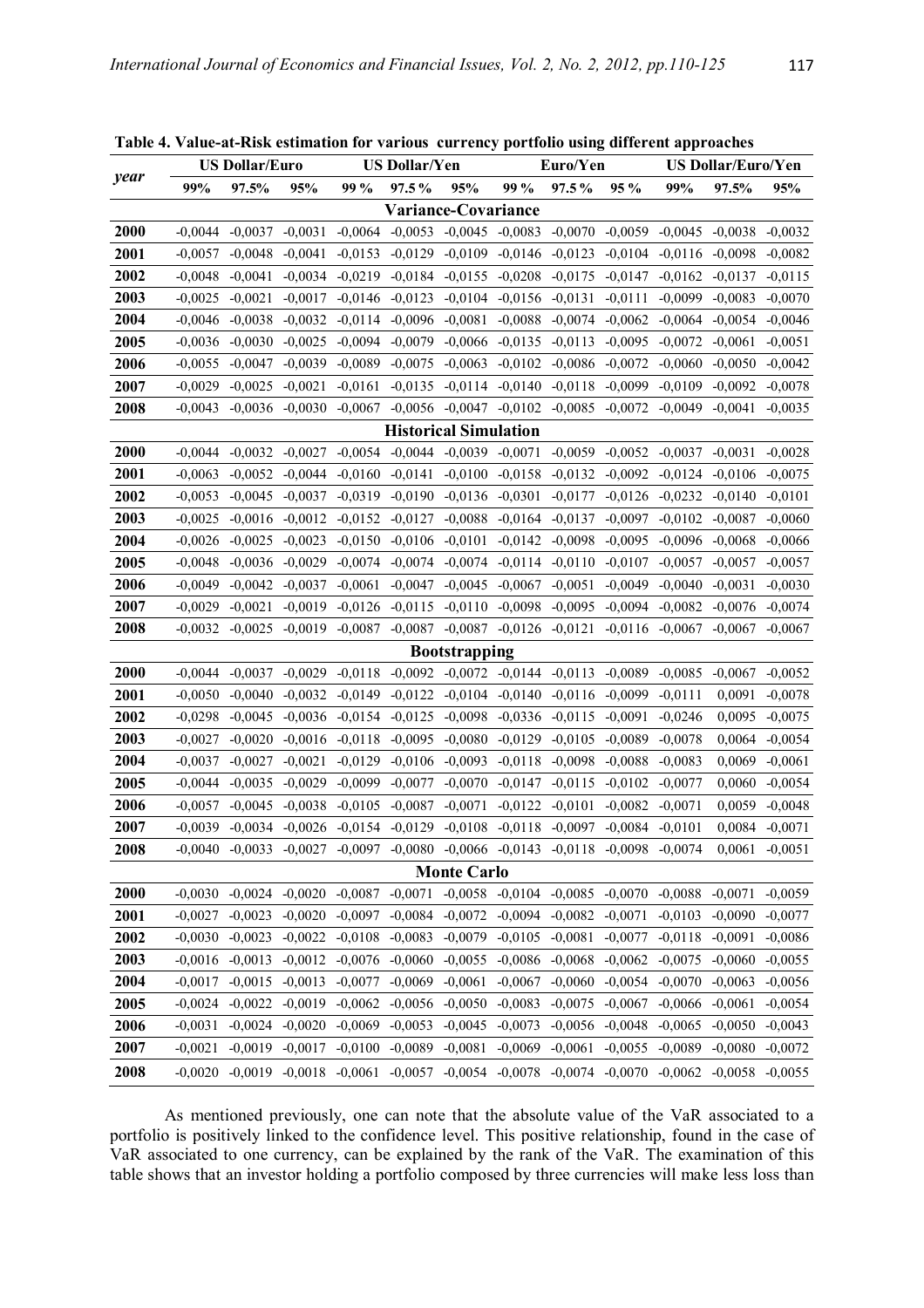another one holding the portfolios composed by the US Dollar and the Japanese Yen or by the Euro and the Japanese Yen, for different confidence levels. This statement remains valid for the various techniques used for the VaR calculation. For example, using the Variance-Covariance in 2000, the VaR associated to a portfolio composed by three currencies indicates that the investor can lose 0.0045 and 0.0032 of the portfolio current market value, for a confidence level of 99% and 95% respectively. However, if he holds portfolio composed by the Euro and the Japanese Yen, losses will be 0.0083 at 99% level and 0.0059 at 95% level. Thus, we can say that the decline of the VaR is primarily attached to the degree of portfolio diversification. By diversifying his currency portfolio and choosing the suitable weight assigned to each currency, the investor can guarantee an optimum portfolio with minimum risk. Using the bootstrap simulations, the same conclusions remain generally valid. In fact, the lowest VaR is associated to the portfolio composed by the US Dollar and the Euro. For example, in 2000, the VaR, at 99% confidence level, was about -0.0044. The portfolio containing three currencies is placed in the second position, with a VaR equal to -0.0085 for the same confidence level and the same year. When estimating the VaR using the Monte Carlo, the risk associated to the US Dollar/Euro portfolio is still the lowest for all the period, but the second lowest risk becomes the one relative to the portfolio composed by the US Dollar and the Japanese Yen, and not the one composed by the three currencies. Except the Monte Carlo simulations, the other techniques confirm that the two portfolios containing the Japanese Yen are considered as the riskiest portfolios. These results are important, since portfolios diversification seems to reduce the risk, but the most diversified portfolios did not come up in the first position, as it is the case of the US Dollar/Euro/Japanese Yen portfolio. We remark that the raise or the decline of the VaR associated to a currency portfolio is strongly related to the investor's attitude towards risk. Indeed, if the investor is risk-averse, the anticipation of risk (and the estimated VaR) becomes higher. Otherwise, it will be lower. To conclude, one can say that the Variance-Covariance method seems to be relatively simple to implement, given the existence of several initial assumptions. These assumptions, such as the prices stationarity, the linear relationship between prices and risk factors, the normality of market factors fluctuation, are so restrictive, and are generally not verified for financial time series. The non-parametric methods, as the Historical Simulation or the Monte Carlo simulation, are more robust. In fact, these methods are rather based on various scenarios to evaluate the portfolio and estimate the VaR, which is the distributional quintile of the portfolio gains or losses. These techniques differ only in the way used to specify scenarios.

# *3.3. Comparison of Value-at-Risk Methodologies at 95% confidence level*

According to the previous investigation, it is clear that the VaR estimations may be occasionally different. The divergence of estimation results will induce some difficulty about the selection of the most adequate technique to calculate the risk, given that imprecise measures may cause inefficiencies for the investor. By applying the cited techniques to calculate the Value-at-Risk for the US Dollar, the Euro and the Japanese Yen, we conclude that this latter is the riskiest currency, since it represents the highest VaR. In addition, we note the existence of positive relationship between the confidence level and the estimated VaR associated to a currency or a portfolio currency. For the Historical Simulation, this relation is due to the VaR rank, which increases with the fall of the confidence level. For the Variance-Covariance method, the multiplier relating the VaR to the standard deviation is positively related to the confidence level, which raises the VaR. Finally, when calculating the Value-at-Risk associated to different currency portfolios, we find that the portfolio composed by the US Dollar and the Euro is the less risky portfolio and that the one composed by the US Dollar and the Japanese Yen is the riskiest. At the same time, the introduction of a third currency induces the reduction of risk. Diversification seems to be one of the factors reducing the risk associated to financial assets portfolios. Thus, we confirm the existence of the negative relationship between the number of financial assets and the estimated VaR. Figure 4 represents the VaR of every currency, using the different methods employed previously. The confidence level and the window of observations are set to be, respectively, 95% and 250 days.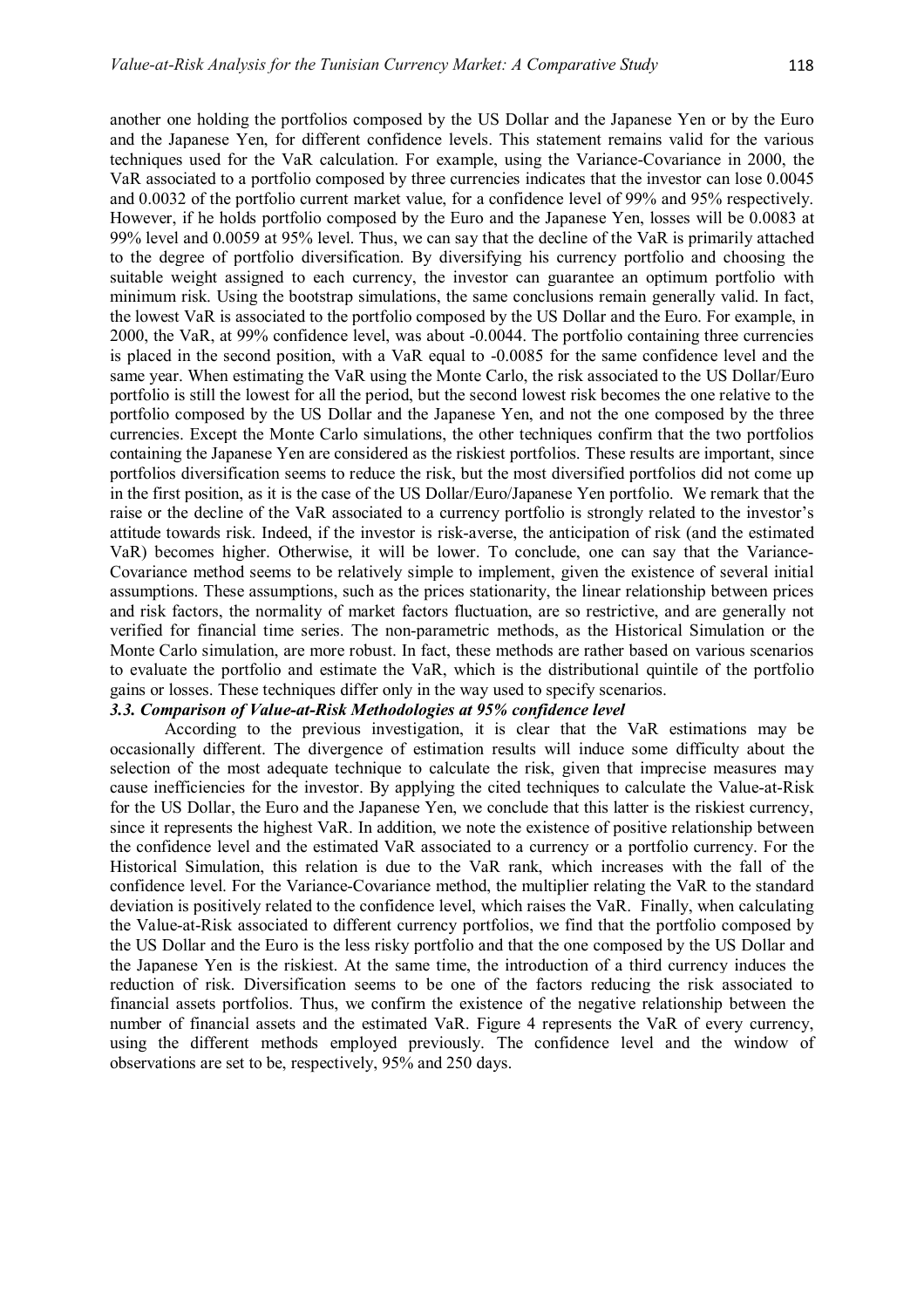

**Figure 4. Estimated VaR for different currencies at 95 % confidence level**

Based on this figure, we notice the existence of strong similarity of the curve of the VaR relative to the three currencies, using the Bootstrapping and the Monte Carlo simulations. We also note that some resemblance between the VaR calculated using the Variance-Covariance and the Historical Simulation is observed. With regard to the currencies portfolios, we conclude that the Value-at-Risk at 95% confidence level varies depending on the simulation technique. This result confirms the existence of some difficulties on behind the investor when choosing the appropriate method estimating the precise Value-at-Risk. To illustrate the difference of results according to the techniques, we build the figure 5, representing the VaR of different currency portfolios at 95% confidence level, for an observation window of 250 days.

**Figure 5. Estimted VaR for different currency portfolios at 95 % confidence level**

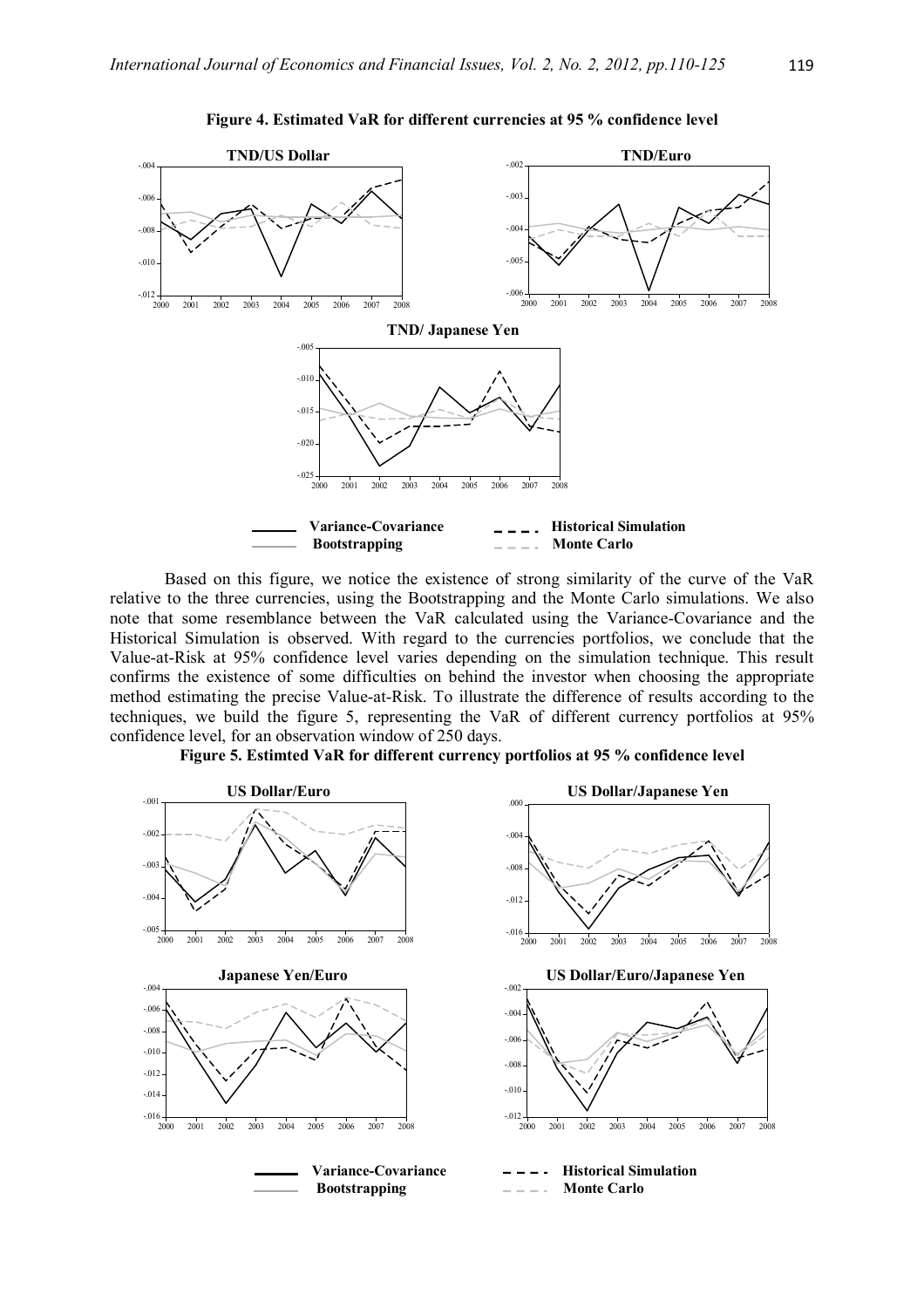The question which arises in this stage is: which methods is the most appropriate to measure the risk associated to currency or currency portfolio?

# *3.4. Validation of VaR forecasting methods*

In this section, we attempt to apply some tests in order to choose the most appropriate technique allowing us to calculate precisely the VaR.

*a. Comparison between the observed return and the simulated VaR*

To validate the methods of the Value-at-Risk calculation and forecasting, we decompose the whole sample into two sub-samples. The first is qualified as the estimation sub-sample, with a size of T-N. The second is considered as a forecasting sub-sample. Its size is set to be N. This decomposition allows us to obtain the forecasting sequence of the VaR. The next step is to compare these values to the historical returns, and to make conclusions about the consistency of each method. Thus, starting from the T-N observation relative to the first sub-sample, we make a forecasting of the first observation relative the second sub-sample, which allows us to obtain the forecasted VaR for the date T-N+1. The reproduction of this procedure gives us a sequence of N forecasts. Methodologically, we proceeded as follows:

- **The Variance-Covariance:** In the case of the GARCH model, instead of estimating successively 250 models (corresponding to the number of days in 2007), we constructed a set of forecasts by estimating all the model parameters based on 80% of observations (2000 observations for the period from 01/01/1999 to 31/12/2006). Then, we determine a sequence of conditional variances for the remaining sample (250 observations, relative to 2007).
- **The Historical Simulation:** In this case, the VaR is determined starting from a sliding window of 250 observations, by taking the 13<sup>th</sup> lowest return among the 250 most recent observations.
- **The Monte Carlo:** To estimate the Value-at-Risk, the following steps were undertaken. Firstly, we calculate 250 daily averages and 250 daily standard deviations of return, based on sliding window over the period 2006-2007. Secondly, we will simulate a sequence of 250 returns for every day in 2007. Then, returns will be classified by ascending order. The final step consists in selecting the  $13<sup>th</sup>$  lowest value, corresponding to the Value-at-Risk at 95%.

Figure 6 provides both the observed return and the forecasted VaR associated to the Euro at confidence level of 95%, obtained from a sample of 250 observations.

# **Figure 6. VaR for the TND/Euro exchange rate estimated by different methods 95% confidence level**











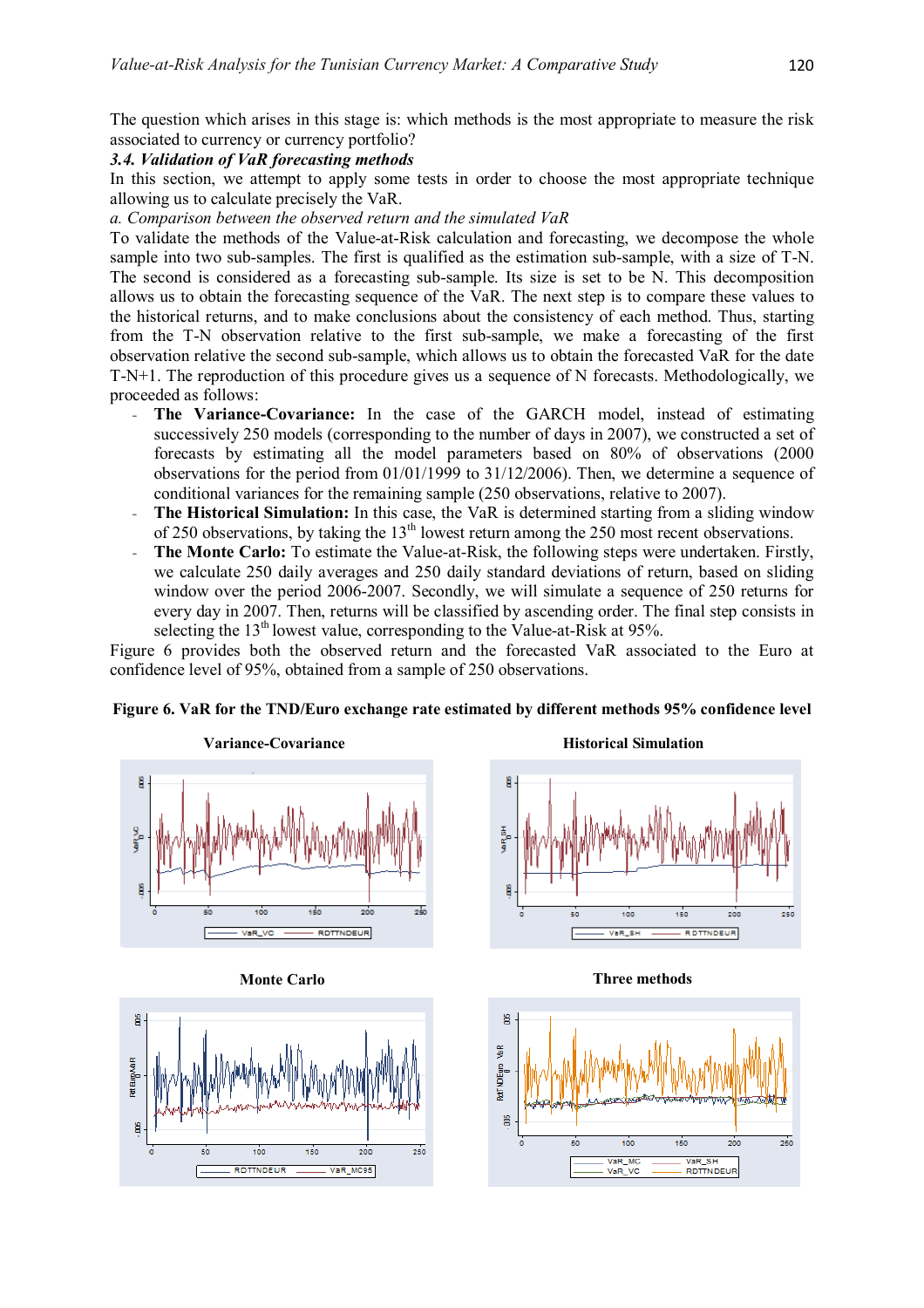Based on this figure, one can note that for some points, the observed return takes place below the calculated VaR, which weakens the forecasting method.

*b. The backtesting techniques*

# **The VaR violations**

Several tests were proposed to evaluate the validity of the VaR measures and forecasts. The majority of these validation tests are based on the occurrence of the VaR violations (Campbell, 2006). Violations may be defined as a situation in which we observe a loss more important (in absolute value) than the simulated VaR. In practice, we often define an indicator variable, noted  $I_t(\alpha)$ , associated to the occurrence of a violation:

$$
I_{t}(\alpha) = \begin{cases} 1 & \text{if } R_{t} < VaR_{t/t-1}(\alpha) \\ 0 & \text{otherwise} \end{cases} \tag{4}
$$

By comparing the observed returns to the VaR forecasted via different methods, we identified a sequence of violations, allowing us to define periods for which we find a loss more important, in absolute value, than the forecasted VaR. Figure 7 summarizes the comparison between the anticipated VaR and the losses and gains in 2007. The X-axis indicates the VaR violations points, for which we detect a loss more important than the calculated VaR.

#### **Figure 7. VaR viloaltions for the TND/Euro in 2007**



#### **Historical Simulation**



Based on this graph, one can advance that the number of exceptions is almost identical for the three methods of VaR forecasting, which represents a good indicator. Likewise, the occurrence of violations, used for the validation tests, is generally observed in the same dates, independently of the retained forecasting method.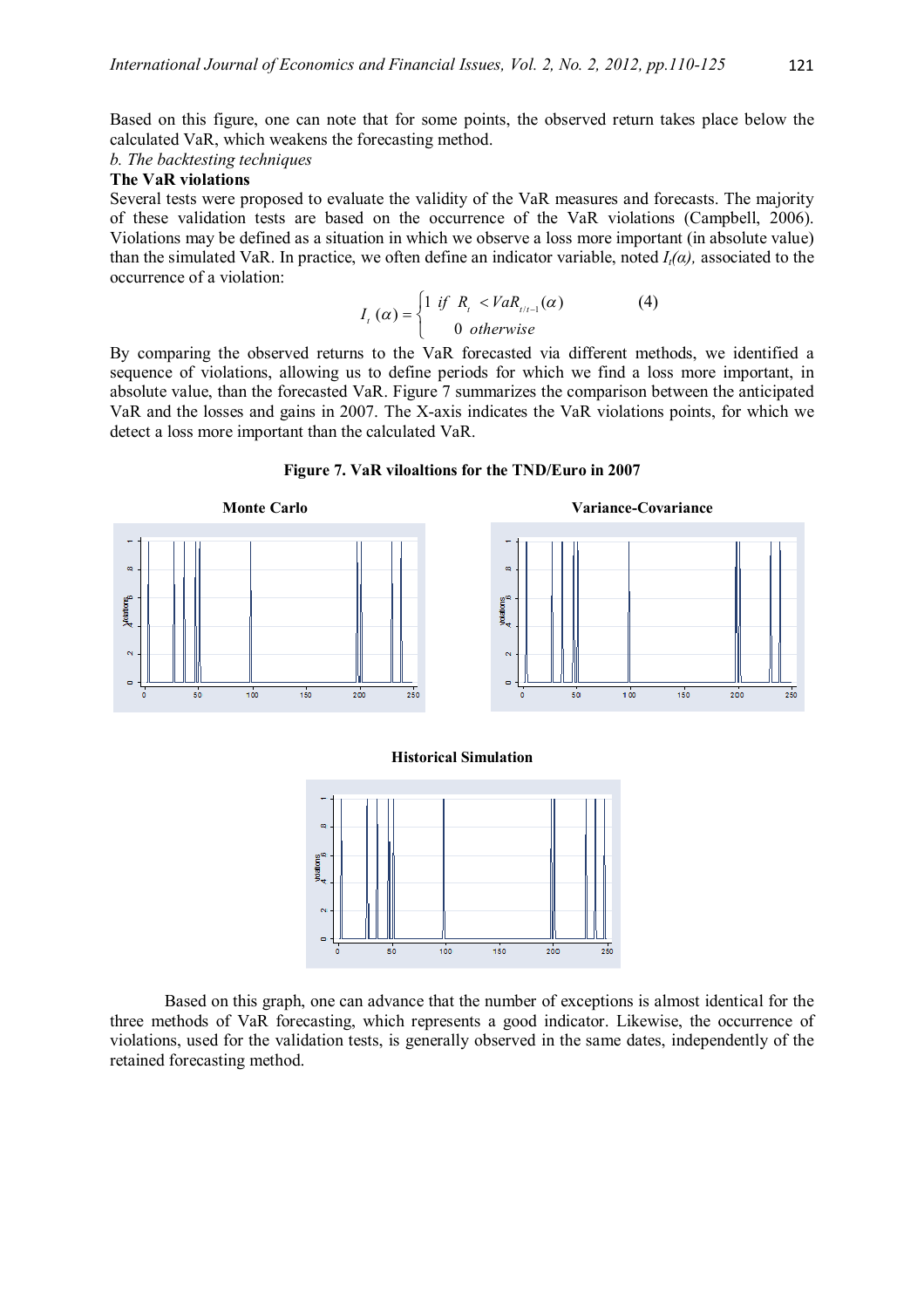| Dates of violations         |                      | <b>Historical</b> | Variance-  | <b>Monte Carlo</b> |                   |  |
|-----------------------------|----------------------|-------------------|------------|--------------------|-------------------|--|
| Order<br>number             | Date of<br>occurence | <b>Simulation</b> | Covariance | 250<br>selections  | 500<br>selections |  |
| 3                           | 04/01/2007           | $^{+}$            | $^{+}$     | $^{+}$             | $^{+}$            |  |
| 27                          | 08/02/2007           | $^{+}$            | $^{+}$     | $^{+}$             | $^{+}$            |  |
| 36                          | 21/02/2007           | $^{+}$            | $^{+}$     | $^{+}$             | $^{+}$            |  |
| 47                          | 08/03/2007           | $^{+}$            | $^{+}$     | $^{+}$             | $^{+}$            |  |
| 51                          | 14/03/2007           | $^{+}$            | $^{+}$     | $^{+}$             | $^{+}$            |  |
| 98                          | 24/05/2007           | $^{+}$            | $^{+}$     | $^{+}$             | $^{+}$            |  |
| 198                         | 16/10/2007           | $^{+}$            | $^{+}$     | $\hspace{0.1mm} +$ | $^+$              |  |
| 201                         | 19/10/2007           | $^{+}$            | $^{+}$     | $^{+}$             | $^{+}$            |  |
| 230                         | 30/11/2007           | $^{+}$            | $^{+}$     | $^{+}$             | $^{+}$            |  |
| 239                         | 13/12/2007           | $^{+}$            | $^{+}$     | $^{+}$             | $^{+}$            |  |
| 247                         | 27/12/2007           | $^{+}$            |            |                    |                   |  |
| <b>Number of violations</b> |                      | 11                | 10         | 10                 | 10                |  |

**Table 5. Comparison between the estimated VaR and the observed loss and gain in 2007**

(+) denotes the existence of violation in this date, (-) denotes the absence of violation.

Thus, as shown in the table 5, the three methods of simulation give us the same empirical repartition function of violations. In fact, with the exception of the  $247<sup>th</sup>$  day, the dates of violations are the same for the three methods. Furthermore, the number of violations for the Monte Carlo has not changed, whether we use 250 or 500 selections. This may reveal the robustness of our forecasting results. The figure 8, drawn by varying the number of simulation, demonstrates the high convergence of the Monte Carlo method, shown by the narrowness of the VaR confidence level starting from the  $250<sup>th</sup>$  observation.





#### **The expected shortfall**

In the case of violation, it may be insufficient to use only an indicator variable taking the value one as information. Various measures were proposed to take into account the extent of the loss beyond the calculated VaR, in the case of the violations. An obvious measure, named the expected shortfall, is defined as the expected loss in the case of violation, and represented by the average of extreme losses. The values of the expected shortfall, calculated in our case, are presented in the table 6.

As shown in the table, it seems that the three approaches underestimate the Value-at-Risk. The lowest loss is found using the Variance-Covariance method, then the Monte Carlo and finally the Historical Simulation.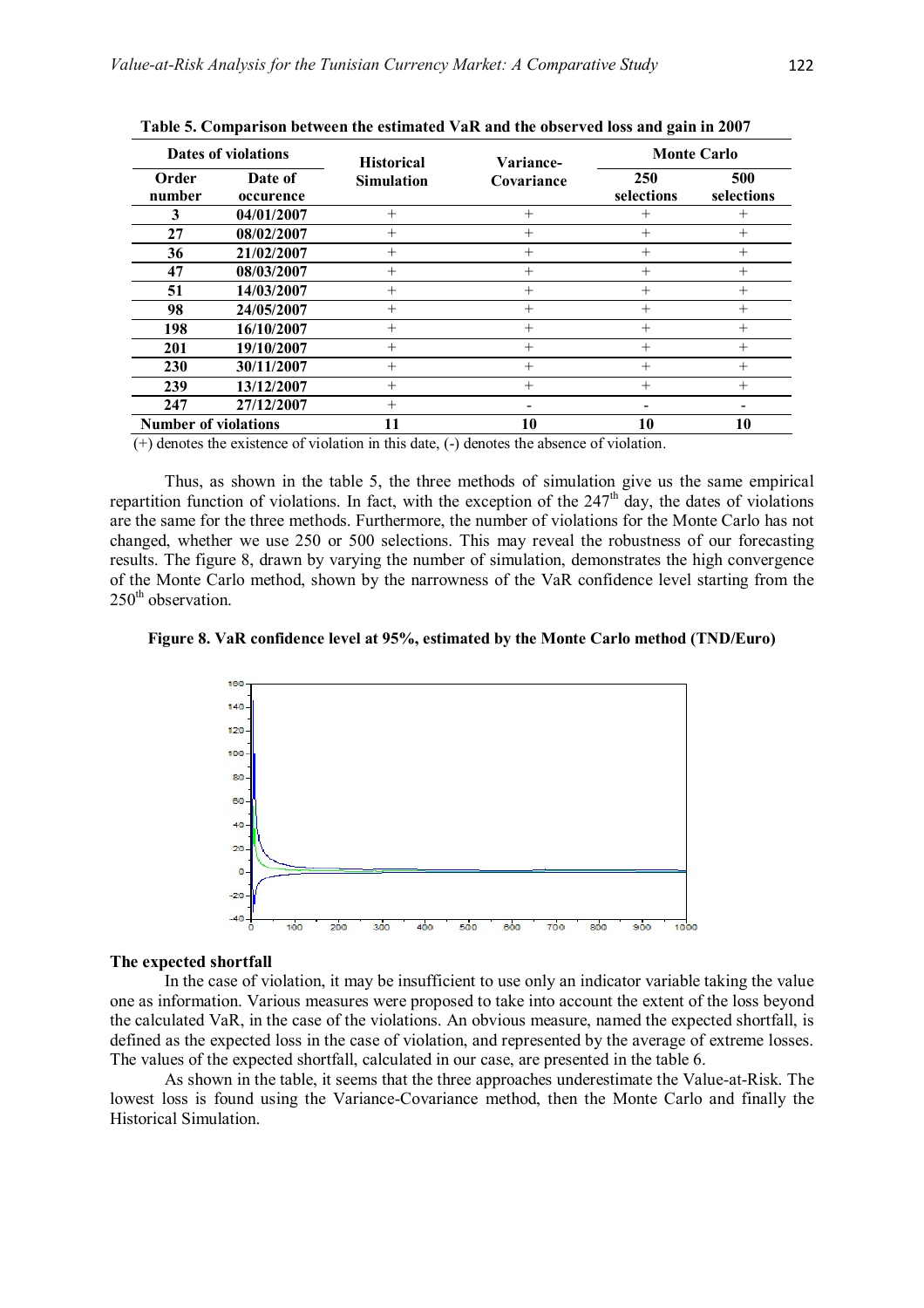**Table 6. Expected shortfall for different methods**

| <b>Methods</b>            | <b>Historical Simulation</b> | Variance-Covariance | <b>Monte Carlo</b> |
|---------------------------|------------------------------|---------------------|--------------------|
| <b>Expected shortfall</b> | $-0.01289$                   | $-0.01048$          | $-0.01227$         |

#### **Evaluation tests based on the relative size and the variability**

These tests consist in determining if a given VaR simulation method provides estimations with higher risk than the other methods, by evaluating the relative size and the variability of the Value-at-Risk. This evaluation is particularly based on 2 tests proposed by Hendr icks (1996), i.e. the Mean Relative Bias (MRB) and the Root Mean Squared Relative Bias (RMSRB).

The MRB statistics is calculated to capture the difference in extent that the different approaches produce identical average size estimations. It is given by:

$$
MRB_{i} = \frac{1}{T} \sum_{t=1}^{T} \frac{VaR_{i} - VaR_{t}}{VaR_{t}}
$$
 (5)

where  $VaR<sub>i</sub>$  denotes the VaR relative to method *i* in year *t*,  $VaR<sub>i</sub>$  is the average of VaRs calculated by all methods in year *t*, *T* represents the time horizon.

By calculating this statistics associated to the three methods used to calculate the VaR relative to the Euro (the Variance-Covariance, the Historical Simulation and the Monte Carlo), we obtain results presented in table 7.

 **Table 7. Mean Relative Bias statistics for different methods**

| Methods    | <b>Historical Simulation</b> | Variance-Covariance | <b>Monte Carlo</b> |
|------------|------------------------------|---------------------|--------------------|
| <b>MRB</b> | $-0.02062$                   | 0.00663             | 0.01399            |

The Mean Relative Bias associated to the Variance-Covariance method is equal to 0.663%. This means that the MRB is superior by about 0.663% to the VaR average, which induces an overestimation of the estimated risk. This overestimation of risk may be explained by the fact that the Variance-Covariance method is essentially based on the return normality assumption. This assumption may induce some errors by overestimating the risk, given the leptokurtic characteristic of return distribution. By applying the same test for the Monte Carlo, we find that the VaR overestimation reaches 1.39%, exceeding the one relative to the Variance-Covariance. The MRB relative to the Historical Simulation demonstrates the existence of the VaR underestimation, superior in absolute value of the two previous methods. Consequently, the MRB test allows us to conclude that the Historical Simulation produce less reliable results, when compared to the other simulation methods, since it underestimates considerably the extent of the risk. Thus, this approach is considered as conservative approach. The Variance-Covariance approach is more effective than the Monte Carlo, given that it produces the lowest overestimation.

The second test we have the intention to use is the Root Mean Squared Relative Bias (RMSRB). This test offers information about the extent of overestimation or underestimation relative to each method. It is calculated as follows:

$$
RMSRB_i = \sqrt{\frac{1}{T} \sum_{t=1}^{T} \left( \frac{VaR_i - \overline{VaR_i}}{\overline{VaR_i}} \right)^2}
$$
(6)

Results of the RMSRB test, presented in the table 8, show that the lowest dispersion around the average VaR is captured by the Monte Carlo method, which seems to be the most precise method. The Historical Simulation and the Variance-Covariance methods are, respectively, in the second and the third places, according to this statistics.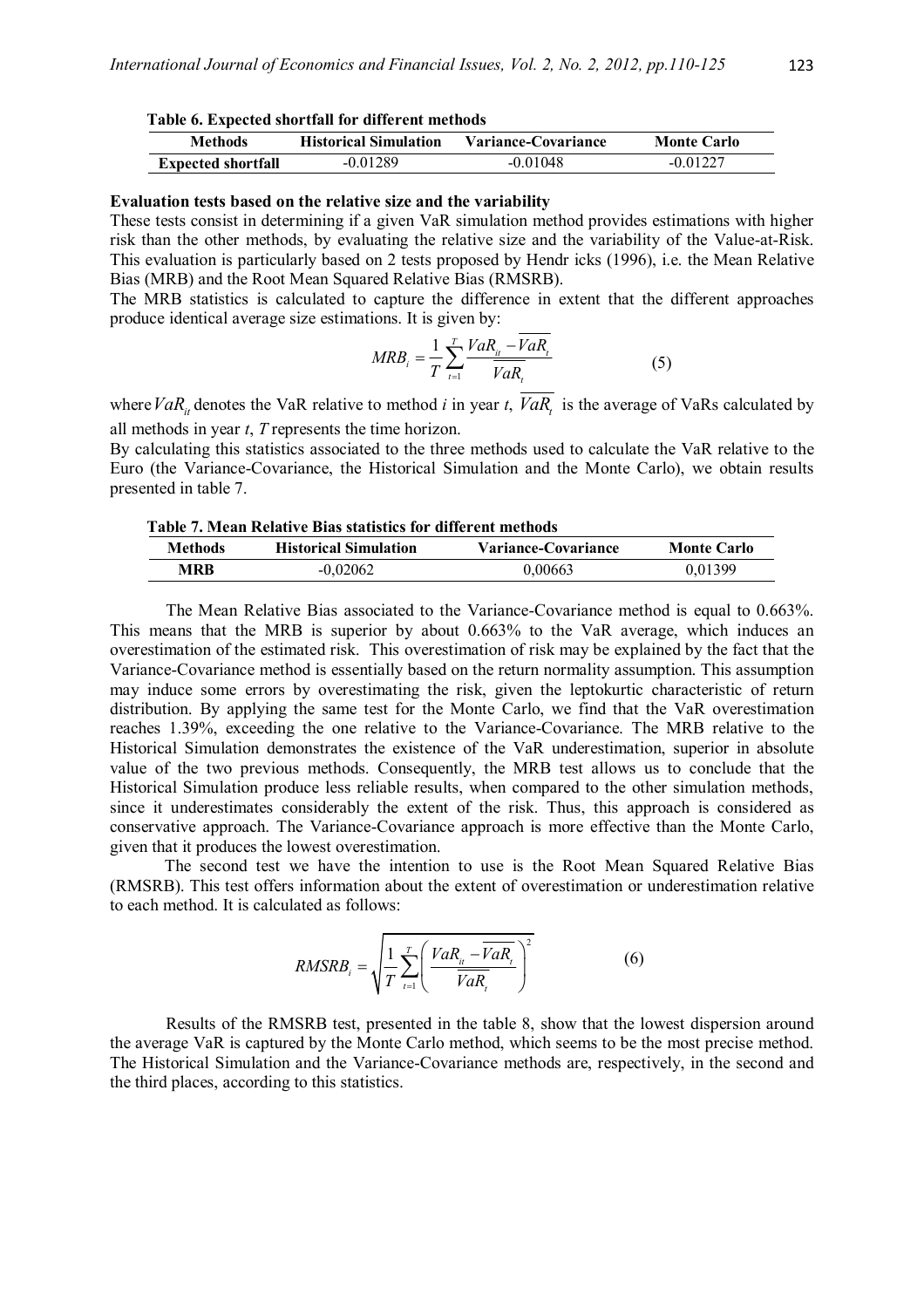| <b>Table 8. Root Mean Squared Relative Bias statistics for different methods</b> |
|----------------------------------------------------------------------------------|
|----------------------------------------------------------------------------------|

| Method       | <b>Historical Simulation</b> | Variance-Covariance | <b>Monte Carlo</b> |  |  |
|--------------|------------------------------|---------------------|--------------------|--|--|
| <b>RMSRB</b> | 0.06665                      | 0.07281             | 0.05904            |  |  |

In order to compare the three simulation methods, we present in the table 9, containing a summary of tests conducted in this section.

| <u>VI IMINUMUZU UVUVU</u> |                |                              |      |                            |                    |  |  |  |  |
|---------------------------|----------------|------------------------------|------|----------------------------|--------------------|--|--|--|--|
|                           |                |                              |      |                            |                    |  |  |  |  |
|                           | -              |                              |      |                            |                    |  |  |  |  |
| $-0.01289$                | -              | $-0.0104854$                 |      | $-0.012271$                | -                  |  |  |  |  |
| $-0,02062$                | $\blacksquare$ | 0.00663                      |      | 0.01399                    | $\qquad \qquad$    |  |  |  |  |
| 0.06665                   | -              | 0.07281                      | $\,$ | 0.05904                    |                    |  |  |  |  |
|                           |                | <b>Historical Simulation</b> |      | <b>Variance-Covariance</b> | <b>Monte Carlo</b> |  |  |  |  |

#### **Table 9. Summary of validation tests**

(+) indicates the most appropriate method to predict risk using different validation tests, (-) indicates the contrary case.

This table shows that validation tests relative to the simulation methods did not provide us the same conclusions. However, for a given significance criterion, we can classify the various simulation methods. It seems that the Variance-Covariance is the most consistent method to estimate correctly the Value-at-Risk. The Monte Carlo approach comes in the second place, and finally we find the Historical Simulation.

# **4. Concluding Remarks**

Throughout this paper, we tried to estimate the Value-at-Risk relative to the most representative currencies in the Tunisian exchange market (i.e. the Euro, The US Dollar and the Japanese Yen) and to different currency portfolios, composed by, at least, two currencies. To do this, we applied four different methods, namely the Variance-Covariance, the Historical Simulation, the Bootstrapping and the Monte Carlo. The next objective was to apply several validation tests, which allows us to choose the appropriate technique to estimate the currency risk. The VaR estimations are based on daily returns observed between 01/01/1999 and 31/12/2007. The rolling window is set to be 250 observations. Our results reveal that the Euro is the least risky currency. However, the Japanese Yen is considered as the most risky currency. With regard to the currency portfolios, we found that the one composed by the US Dollar and the Japanese Yen is the riskiest. At the same time, portfolio diversification seems to reduce risk, since the inclusion of the Euro in this portfolio shrinks risk. We also noticed the existence of a positive effect of the increase in the confidence level on the Value-at-Risk associated to both currency and currency portfolio.

The comparison of returns associated to the Euro in 2007 with the forecasted VAR at 95% confidence level provides us with the same distribution of violations empirical repartition. However, the position of the VAR compared to the returns at the dates of violations occurrence is not necessarily the same. Indeed, different tests associated to various VaR estimation methods did not give the same conclusions, which confirms the results highlighted by several authors, such as Beder (1995).

# **References**

- Alexander, C.O. (1996), *Evaluating the use of RiskMetrics as a risk measurement tool for your operation: what are its advantages and limitations?* Derivatives: Use Trading and regulation, 2(3), 277-85.
- Beder, T. S. (1995), *VAR: Seductive but Dangerous*. Financial Analysts Journal, 51(5), 12-24.
- Bredin, D., Hyde, S. (2004), *FOREX Risk: Measurement and evaluation using Value at Risk.* Journal of Business Finance and Accounting, 31, 1389-1417.
- Campbell, M.L. (2005), *A Review of Backtesting and Backtesting Procedures.* Finance and Economics Discussion Series, Staff working paper No.21.
- Campbell, M.L. (2006), *A draft guide to risk analysis and assessment*. Regional Activities Center for Specially Protected Areas*,* RAC/SPA, UNEP, Tunisia.
- Cassidy, C., Gizycki, M. (1997), *Measuring traded market risk: Value at Risk and Backtesting Techniques*. Reserve Bank of Australia, Research Discussion Paper No.9708.